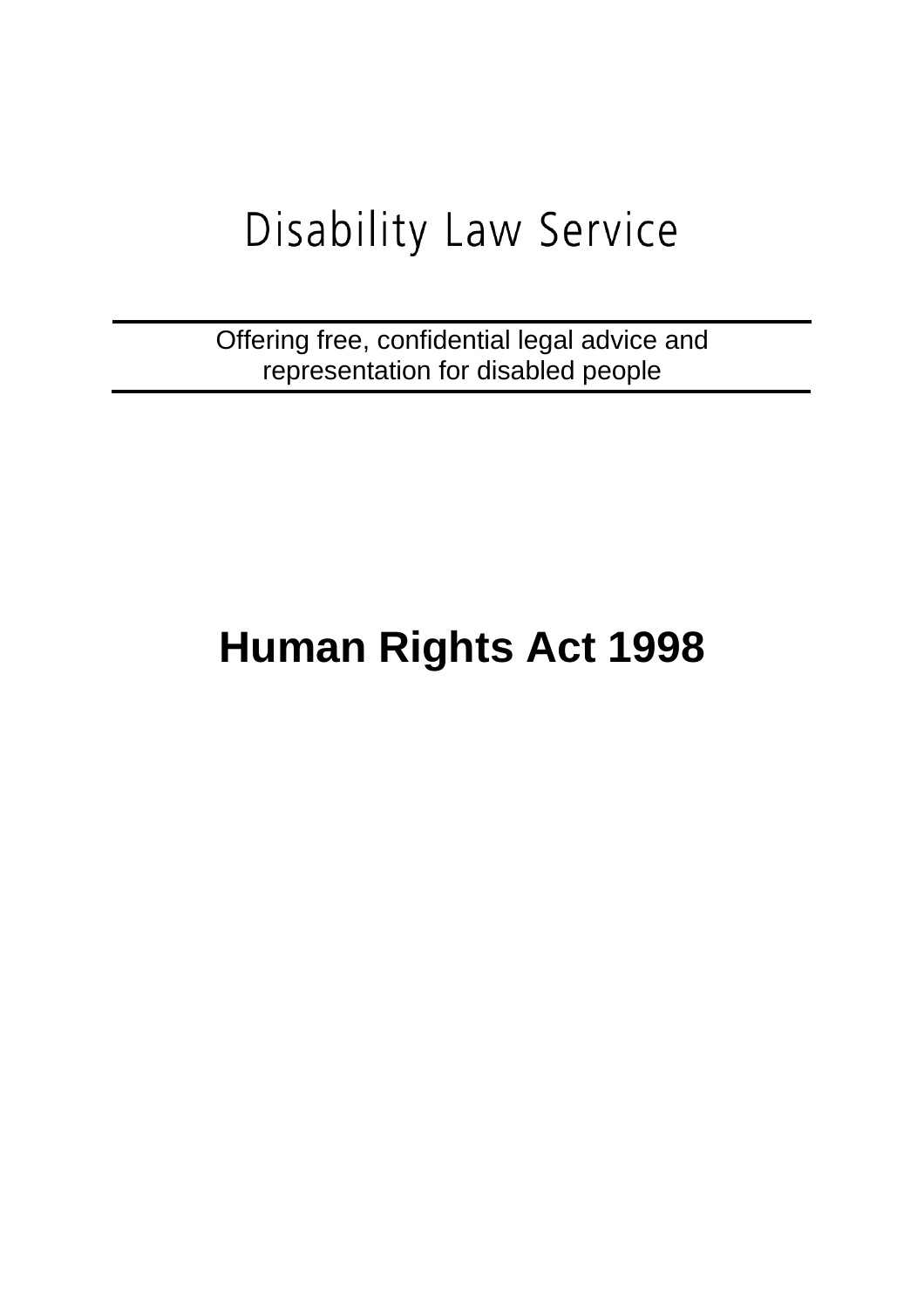## **Human Rights Act 1998**

## Purpose of the Act

The UK ratified the European Convention of Human Rights in 1950. However the Convention was not incorporated into UK law. This meant that persons could not seek redress in UK courts if their rights were breached. People needed to go the European Court of Human Rights in Strasbourg. This could take many years to do so. The Labour party introduced the bill in order '*to bring rights home*.'

## What are the main sections?

Section 3 of the Act makes it clear that a court must interpret all legislation to be in accordance with the Human Rights Act 1998. If the court can not interpret primary legislation to be compatible with the Human Rights then it may make a declaration of incompatibility under section 4 of the Act. This will then put pressure on the UK government to make changes to the law. The Human Rights Act 1998 will take precedent over secondary legislation. Unlike primary legislation this is legislation not passed by Parliament, for example, regulations introduced by a Minister.

Section 6 of the Act makes it unlawful for a public authority to act in violation of any rights protected under the Human Rights Act 1998. Section 6 (3) (b) refers to a public authority including – '(b) *any person certain of whose functions are functions of a public nature*.' Thus this appears to be very broad.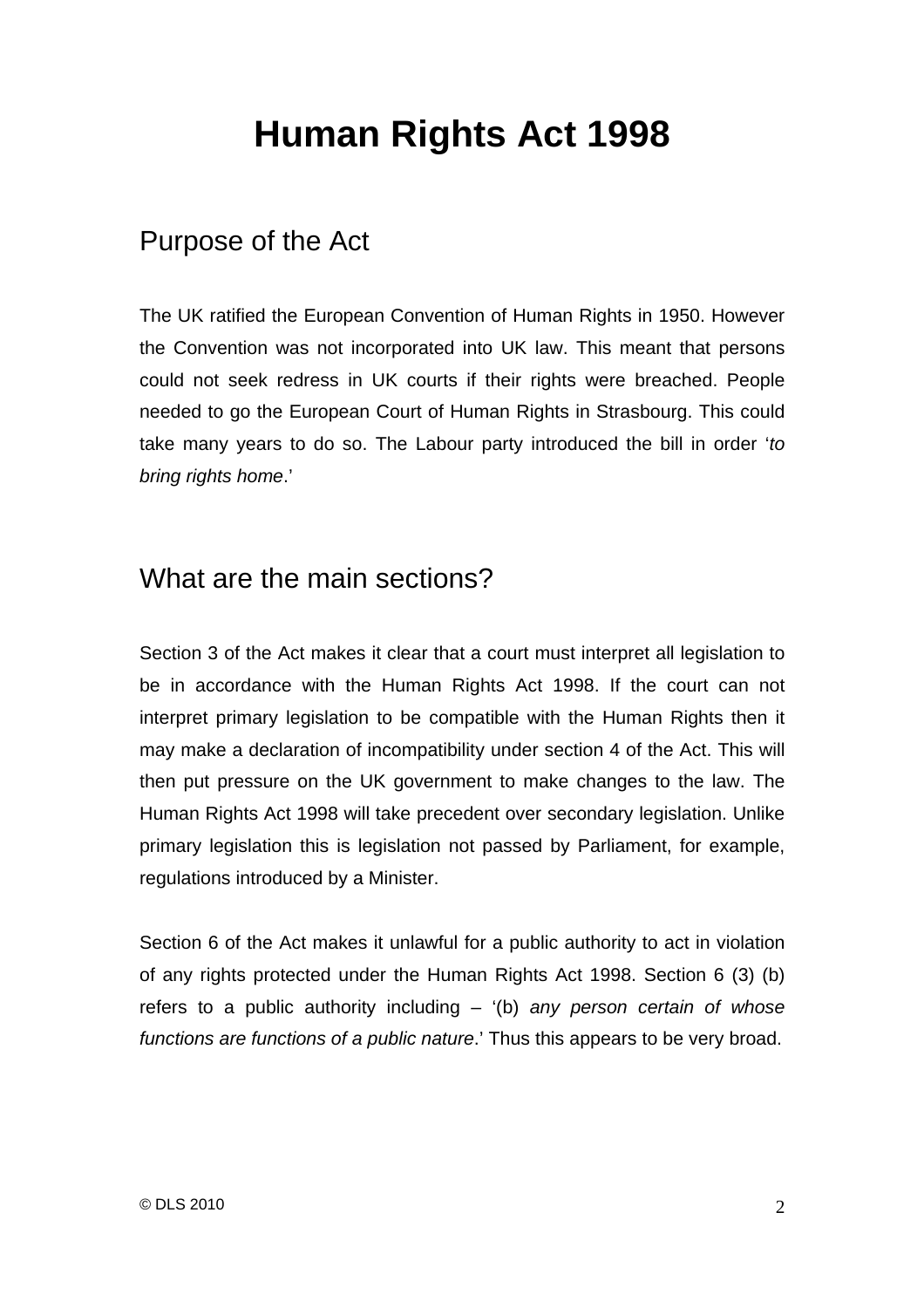In holding a housing association could be a public authority for the purposes of the Act, in **Poplar Housing and Regeneration Community Association Ltd v Donoghue [2001] EWCA Civ 595**, the Court stressed that the definition of what is a public authority should be given a generous interpretation. You need to look at:

- Statutory authority
- Control over the function by another body which is a public authority
- Acts which might be of a private nature being enmeshed in the activities of a public body
- Closeness of the relationship with a public body
- Transfer of responsibilities between public and private sectors.

## Disability Specific Case

In **YL v Birmingham City Council and others [2007] UKHL 27** an 84 year old woman who had Alzheimer's disease tried to argue that her article 8 right, the right to respect for private and family life had been breached by a private care home forcing her to live that particular home.

 $\odot$  DLS 2010  $\qquad \qquad$  3 Although a private care home, her placement at the home had been funded by her local authority and it was therefore argued that the private care home was carrying out a public function in her case. The House of Lords took a restrictive view of the definition of a public authority under the HRA 1998, holding that a private care home was not exercising functions of a public nature within the meaning of s.6(3)(b). This case was extremely disappointing as it meant that persons in private care homes, many of whom are very vulnerable, did not have protection under the Act.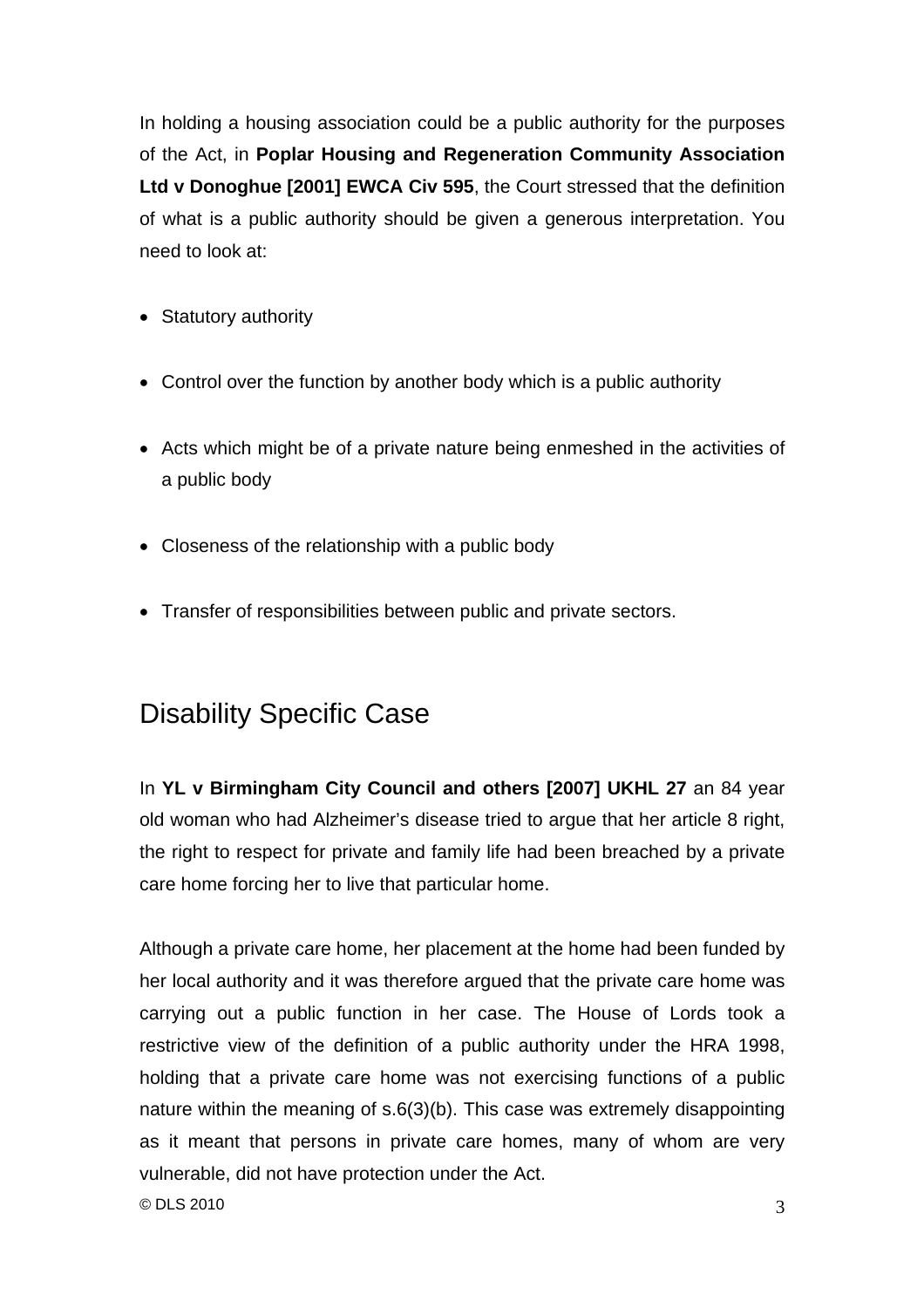However section 145 of the **Health and Social Care Act 2008** seeks to address this. It states that where a private or voluntary sector care home provider provides accommodation together with nursing or personal care to a person under arrangements made with a local authority the provider is taken to be exercising a function of a public nature under section 6(3)(b) of the Human Rights Act 1998 and thus must not act incompatibly under the Act.

#### What are the Rights under the Act?

Article 2: Right to life

Article 3: Prohibition of torture

Article 4: Prohibition of slavery and forced labour

Article 5: Right to liberty and security

Article 6: Right to a fair trial

Article 7: No punishment without law

Article 8: Right to respect for private and family life

Article 9: Freedom of thought, conscience and religion

Article 10: Freedom of expression

 $\odot$  DLS 2010  $\ddot{\hspace{1cm}}$  4 Article 11: Freedom of assembly and association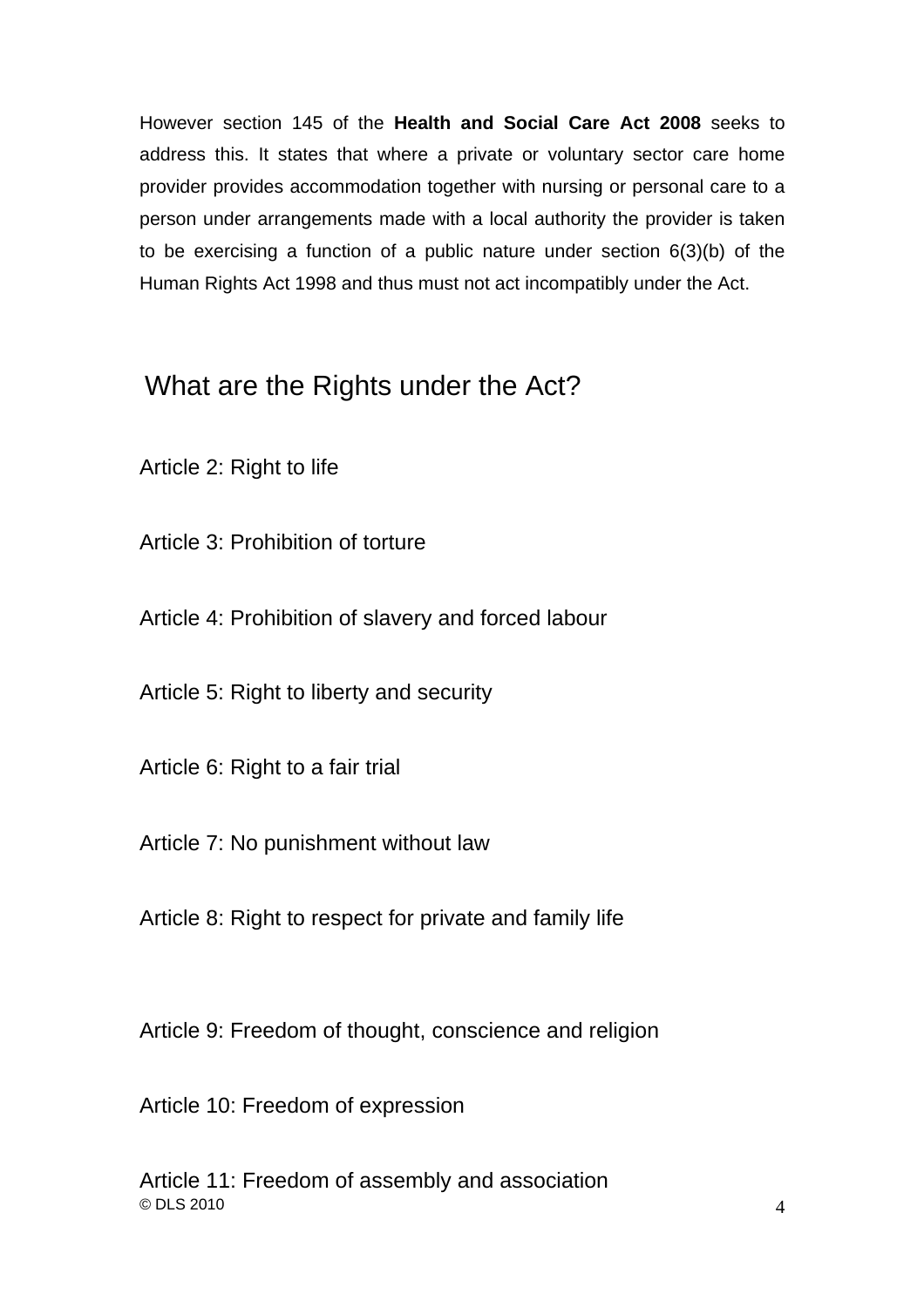Article 12: Right to marry

Article 14: Prohibition of discrimination

Protocol No. 1

Article 1: Protection of property

Article 2: Right to education

Article 3: Right to free elections

Protocol No. 6

Article 1: Abolition of the death penalty

Article 2: Death penalty in time of war

## Disability Specific cases

The articles of the Human Rights Act 1998 most used in relation to disability are article 2, article 3, article 5, 8 and article 14. We look here at some specific disability related cases decided under the Act.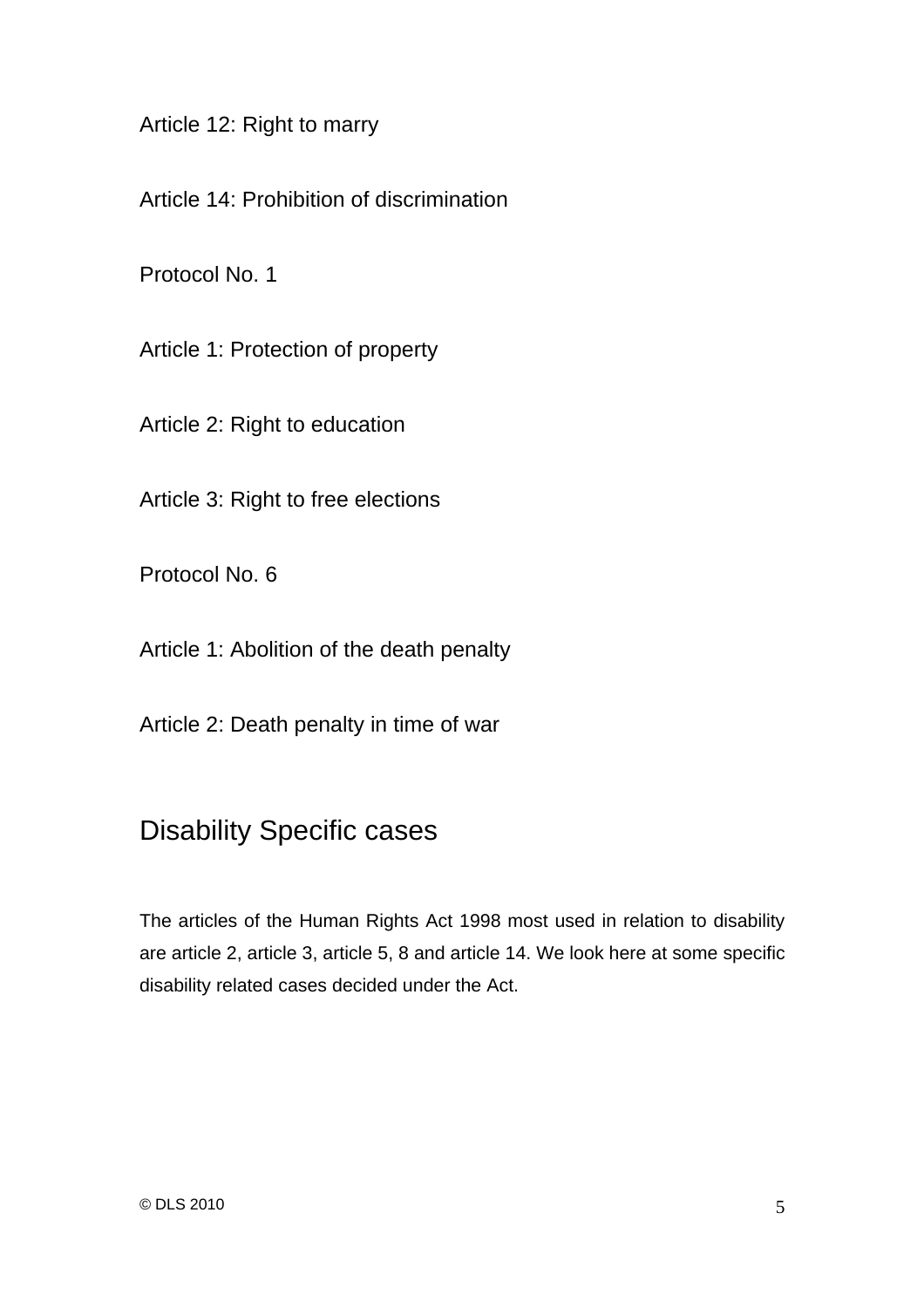#### Article 2 – The Right to Life

In **Pretty v United Kingdom (1997) 24 EHRR 423**, Ms. Pretty tried to argue that a ban on assisted suicide affected her right to life. The European Court of Human Rights held that the right to life did not extend to the right to die.

Article 3 – No one shall be subjected to torture or to inhuman or degrading treatment or punishment

In **Vincent v. France (2006) 6253/03**- the European Court of Human Rights held that detaining a person who was a wheelchair user in an establishment where he could not leave his cell by his own means constituted '*degrading treatment'* within the meaning of article 3 of Convention.

In **Price v. United Kingdom (2001)5493/72**, the European Court of Human Rights held that sending a disabled woman to prison without accessing her needs breached article 3. When considering whether the treatment was severe enough to reach the threshold of article 3, where appropriate, consideration should be given to the age, vulnerability or ill health of an applicant.

Article 5 – Everyone has the right to liberty and security of person

No one shall be deprived of his liberty save in the following cases and in accordance with a procedure prescribed by law: *5(e) the lawful detention of persons for the prevention of the spreading of infectious diseases, of persons of unsound mind, alcoholics or drug addicts or vagrants*.

© DLS 2010  $\qquad \qquad 6$ Hence the original text of the Convention does not offer much protection to people who are denied liberty because of their disability. This can be contrasted with the 21<sup>st</sup> century, **Convention on the Rights of Persons with Disabilities 2008,** which specifically prohibits deprivation of liberty on grounds of someone's disability. However as stated by the European Court of Human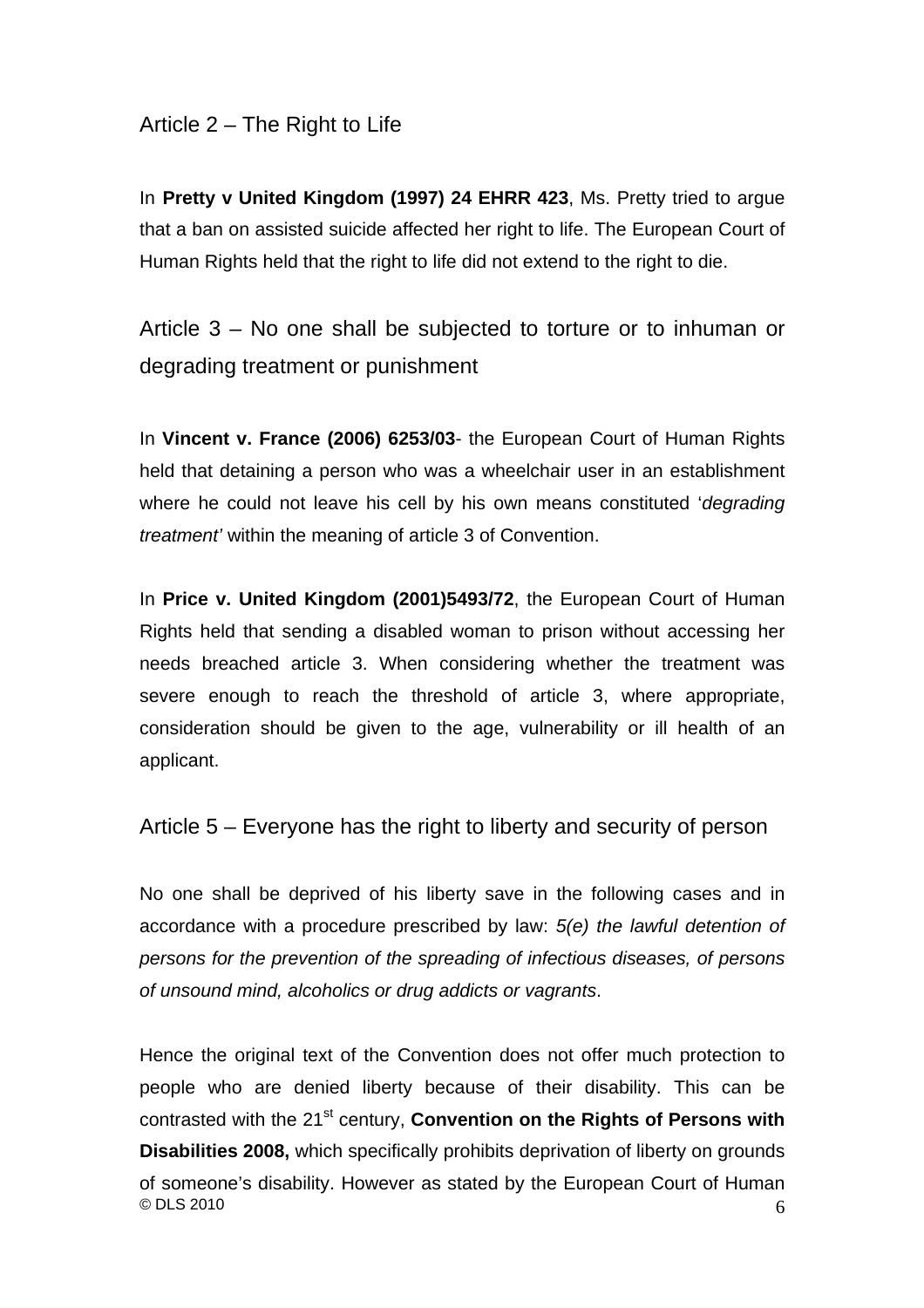Rights on many occasions, the Convention is a '*living instrument'* and should be interpreted in accordance with modern day standards and practices.

Thus the Court found in **Johnson v UK (1996) (119/1996/738/937)** that there had been a breach of article 5(1) as Mr. Johnson had been detained when it was evident that he was no longer suffering from a recognised mental illness. Notably this case does not help someone who is actually living with a recognised mental illness.

The majority of successful cases under this article concern article 5(4), which states:

'*Everyone who is deprived of his liberty by arrest or detention shall be entitled to take proceedings by which the lawfulness of his detention shall be decided speedily by a court and his release ordered if the detention is not lawful*.'

In **HL v UK (2004) 45508/99** the European Court of Human Rights found that the admission to hospital for treatment for a mental disorder, of a person lacking capacity, under the common law doctrine of necessity did not contain the procedural safeguards required by Article 5.

In **Kolanis v UK (2005) 517/02)** the Court held that a failure to review detention was in breach of article 5(4).

The English courts have also decided several important cases since the incorporation of the Human Rights Act 1998.

© DLS 2010  $\hskip 1.6cm 7$ In the landmark case of **The Queen on the application of H v Mental Health Review Tribunal North & East London Region (Secretary of State for Health Intervening) 2001 EWCA Civ 415**, the Court of Appeal held that sections 72(1) and 73(1) of the **Mental Health Act 1983** were incompatible with Articles 5(1) and 5(4) in that, for the Mental Health Review Tribunal to have to order a patient's discharge, the burden was placed on the patient to prove that the criteria justifying his detention no longer existed. The Court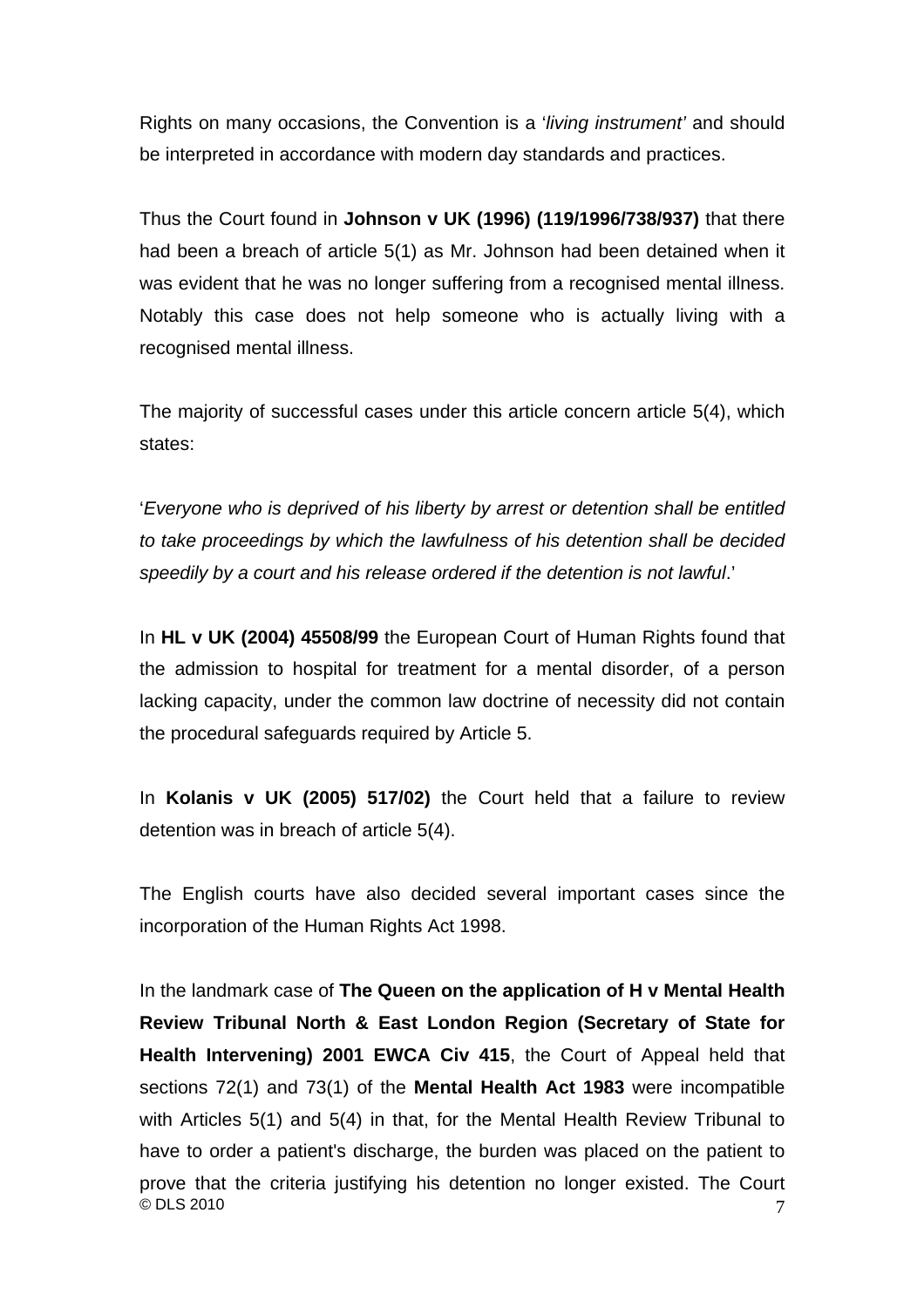made a declaration of incompatibility. In order to remove the incompatibility, the **Mental Health Act 1983 (Remedial) Order 2001** changed the burden of proof.

In **R(G) v MHRT [2004] EWHC 2193** it held that a discharge could be so restrictive as to amount to a deprivation of liberty and therefore the authorities needed to ensure that there were procedural safeguards in place.

Article 8 – Right to respect for private and family life

Unlike article 2 or article 3, article 8 is a qualified right. That is a right that can be interfered with but only in specific circumstances. Article 8 states:

*'1. Everyone has the right to respect for his private and family life, his home and his correspondence.* 

*2. There shall be no interference by a public authority with the exercise of this right except such as is in accordance with the law and is necessary in a democratic society in the interests of national security, public safety or the economic well-being of the country, for the prevention of disorder or crime, for the protection of health or morals, or for the protection of the rights and freedoms of others*.'

The drafting of article 8(1) is very broad and would extend to a wide range of different situations. The extent of the protection is perhaps best illustrated by **X and Y v the Netherlands (1985) 8 EHRR 235** in which the European Court of Human Rights stated that it extended to protection of '*psychological integrity*.'

Before the introduction of the Human Rights Act 1998, a public authority's decision could only be challenged in an English court if it was procedurally unfair, ultra vires (that is the person that made the decision did not have the power to do so, or if it was irrational).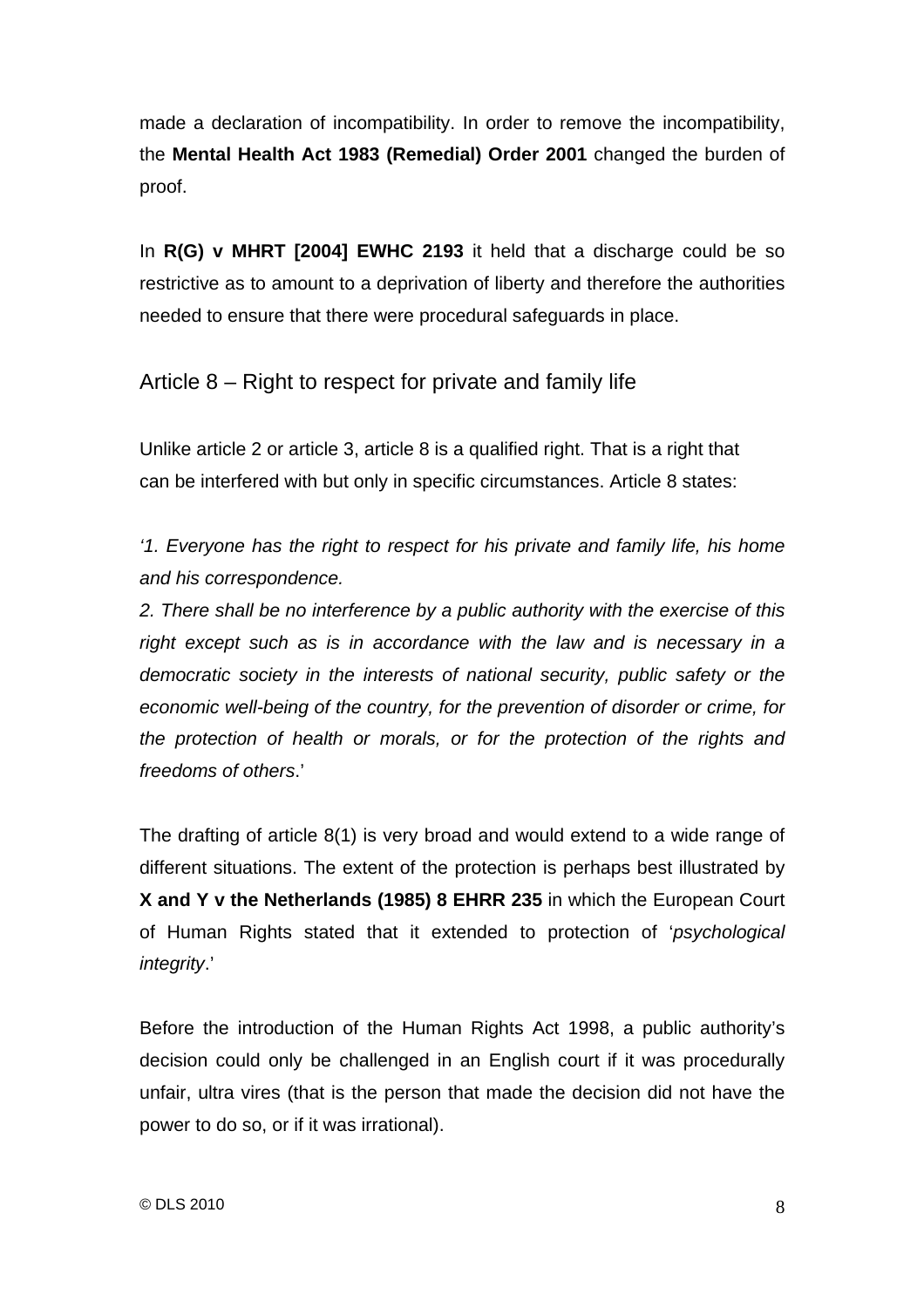The case of **Smith and Grady v UK (1999) 25154/94** perhaps best illustrates the difficulties applicants faced in the English courts. The case concerned the ban of homosexuals in the army. Although able to win their case under article 8 at the European Court of Human Rights, the applicants had failed in their judicial review case in the English courts. The Government had tried to justify the ban on grounds of morale in the armed forces. The English courts were unable to say that the justification was irrational.

Under article 8, instead of looking at irrational, the English courts will now look at whether there has been a disproportionate interference with the qualified right in question. Thus the proportionality test offers more protection. The Courts need to look at:

- Was there a legitimate aim? (as outlined in article 8(2))
- Was the interference necessary to achieve one of more legitimate aims?
- Were there alternative/ less harsher ways of achieving that legitimate aim?

The majority of disability cases have been decided under this right. It has been used, for example, to ensure that a dying man was able to live out his last days at home, to ensure that a mother was given sufficient visiting rights to see her son in a care home and to protect a woman from been moved from a residential care home that she had grown to love.

It was used recently in the landmark case of **R (Purdy) v Director of Public Prosecutions [2009] EWCA Civ 92** where the Court of Appeal held that the crown prosecution must set out guidance on when participants in assisted suicide will be prosecuted.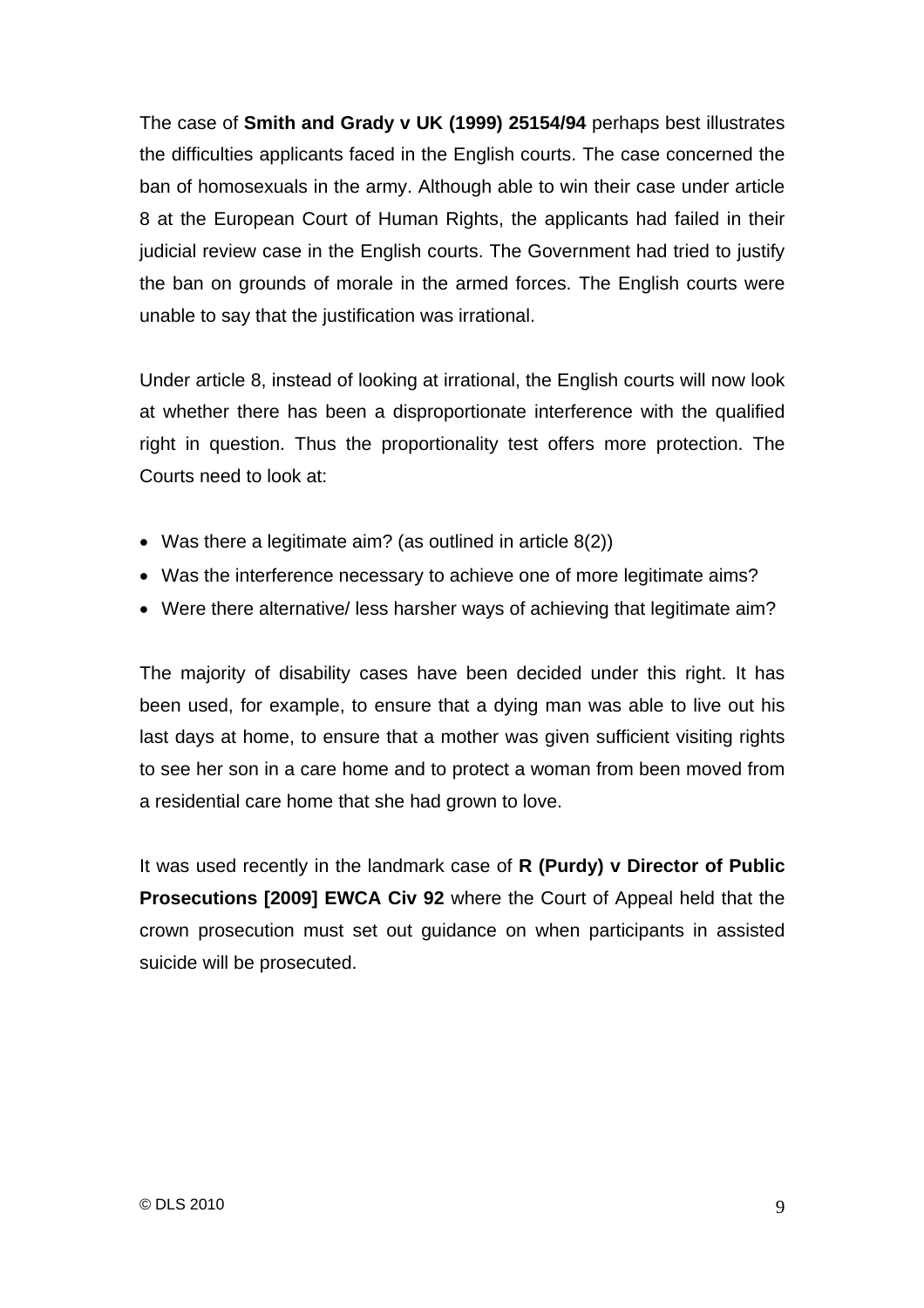#### Article 14 – The Equality Guarantee

'*The enjoyment of the rights and freedoms set forth in this Convention shall be secured without discrimination on any ground such as sex, race, colour, language, religion, political or other opinion, national or social origin, association with a national minority, property, birth or other status*.'

Although the article does not specifically refer to disability, '*other status*' has been interpreted to include disability. Thus this article can be used alongside other articles, for example the right to marry, the right to education etc… to ensure that disabled people enjoy equal protection of those rights.

#### Useful Websites

#### **European Court of Human Rights**  Web: **www.echr.coe**

All European Court of Human Rights judgments referred to above can be accessed on a free internet database called Hudoc – **www.echr.coe.int/echr/en/hudoc** 

All English court judgments referred to above can be accessed on the free legal internet database provided by the British and Irish Legal Information Institute – **www.bailii.org**

The Ministry of Justice has produced an excellent booklet on the Human Rights Act 1998 for people with learning difficulties. You can find a copy at: **www.justice.gov.uk/about/docs/human-rights-act-learning-disabilities**